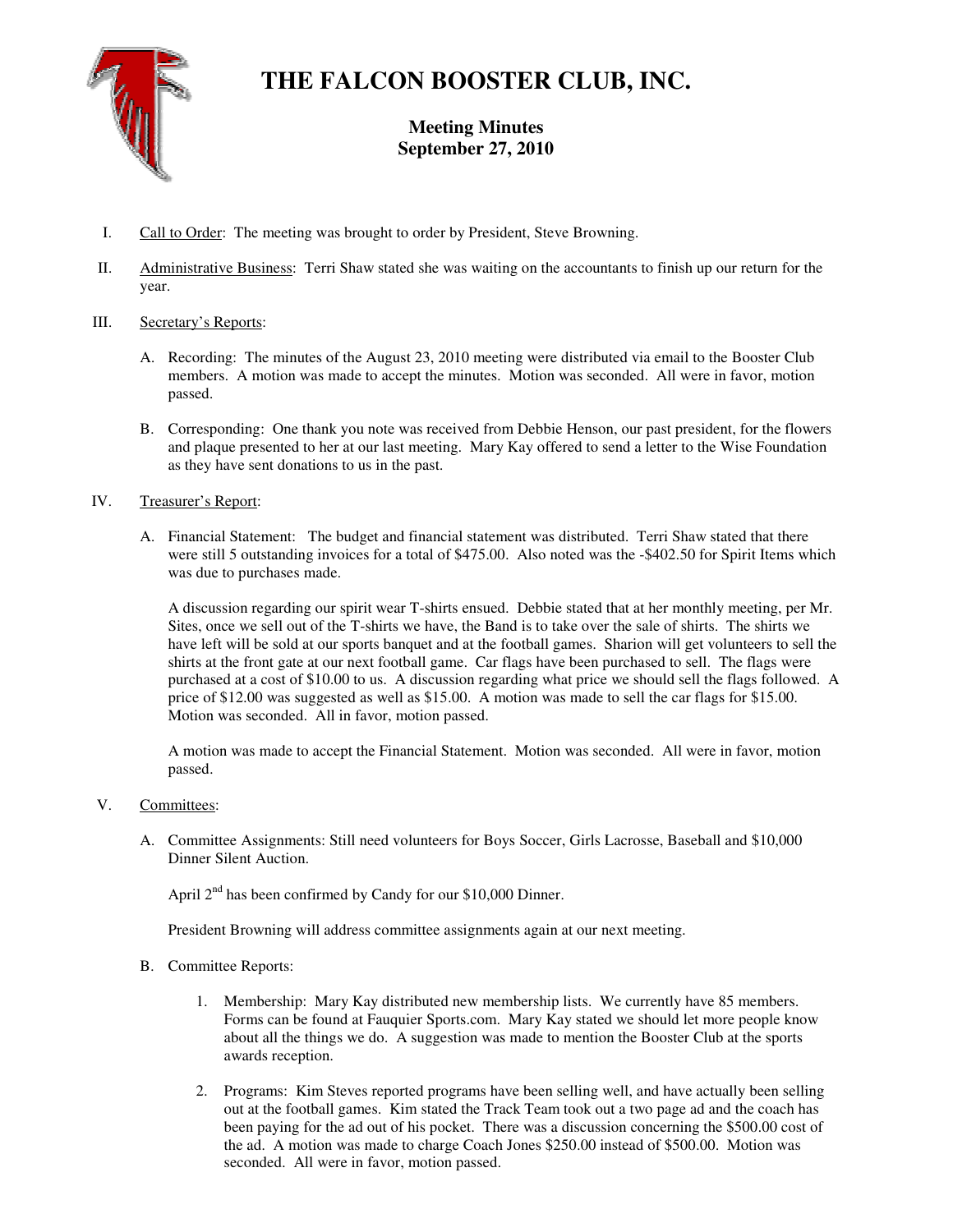- 3. Fall Gold Cup: October 16, 2010 21 volunteers and one supervisor will be needed for Gold Cup. Andrea sent an e-mail out to solicit volunteers. Coach Creasy will ask coaches for help as well.
- 4. Homecoming Parade: Candy reported we have a permit and the Parade will happen. It will take place on October  $22<sup>nd</sup>$  at 4:00p.m. on Main Street. There was a discussion regarding a Booster Club float. The name of the float will be The Boosters Salute the Boys of Fall. Procuring a flat bed hay wagon will be a priority. The flat bed will be made to look like a football field including goal posts. A large U.S.A. flag will be placed on the float. A sound system will be needed to play the song, The Boys of Fall, during the parade. Riders on the float will include a cheerleader, football player, and a referee. The discussion continued with when and where the float could be built.
- C. Concessions:
	- 1. Football: Sharion reported concessions took in \$1800.00 during the first game. JV made \$275.00. Youth Game Night made \$2700.00. More supplies need to be ordered and our next game is on October 8<sup>th</sup> against Brentsville.

Pepsi repaired the cooler that leaked, but we now have issues with the other machine. Drinks on the top shelf of the other machine have been freezing.

2. Volleyball: Martha reported concessions are going well.

## VI. Activities Director's Report:

- A. Report:
	- Allen Creasy reported that our football team has a bye week. A JV game at James Wood was added and will be played on Thursday.
	- District Golf Tournament will be held tomorrow, 9/28.
	- Volleyball Team will play at Liberty on 9/28.
	- Field Hockey will play on Falcon Field at 4:30 on 9/28.
	- Cross Country Team will competing against 3 schools at Verdun.
	- Evergreen District Cheerleading Competition will be held on Saturday, October  $30<sup>th</sup>$  at 11:00.
	- The Youth Wrestling parents have been redoing the wrestling room. The walls had mats on them from when the school was built. The mats have been torn down and they would like to purchase new padding for the walls. The price for the new padding is \$5000.00. Coach Creasy would like the Booster Club to pay half (\$2500.00), but only if Facilities turns down the purchase order. A county purchase order has been placed to pay for half the cost of the mats. The Booster Club decided to table the matter. We will discuss it again after Mr. Creasy checks with Facilities about the purchase order.
	- The plaque made for Steve Downs needs to be presented. The Booster Club decided the Homecoming game would be a great time. Coach Creasy offered to check with Steve's wife about the date.
	- We are still in need of a boys Lacrosse coach.
	- Coach Creasy mentioned that he has been getting many compliments on Falcon Field and the new flags.
- B. Falcon Field Fundraising: Coach Creasy reported that Cheryl Ward helped make a brochure to send out for our fundraising effort.

Charlie Rider donated 4 Redskin tickets, on the 35 yard line, behind the Redskins bench, and a parking pass. The tickets are for the January 2, 2011 game against the Giants at 1:00p.m. A motion was made to sell chances on the tickets for \$10.00 a chance. Tickets would be made up in books of 10 tickets each. Books of tickets would need to be made up by our next meeting for distribution. The drawing will be held